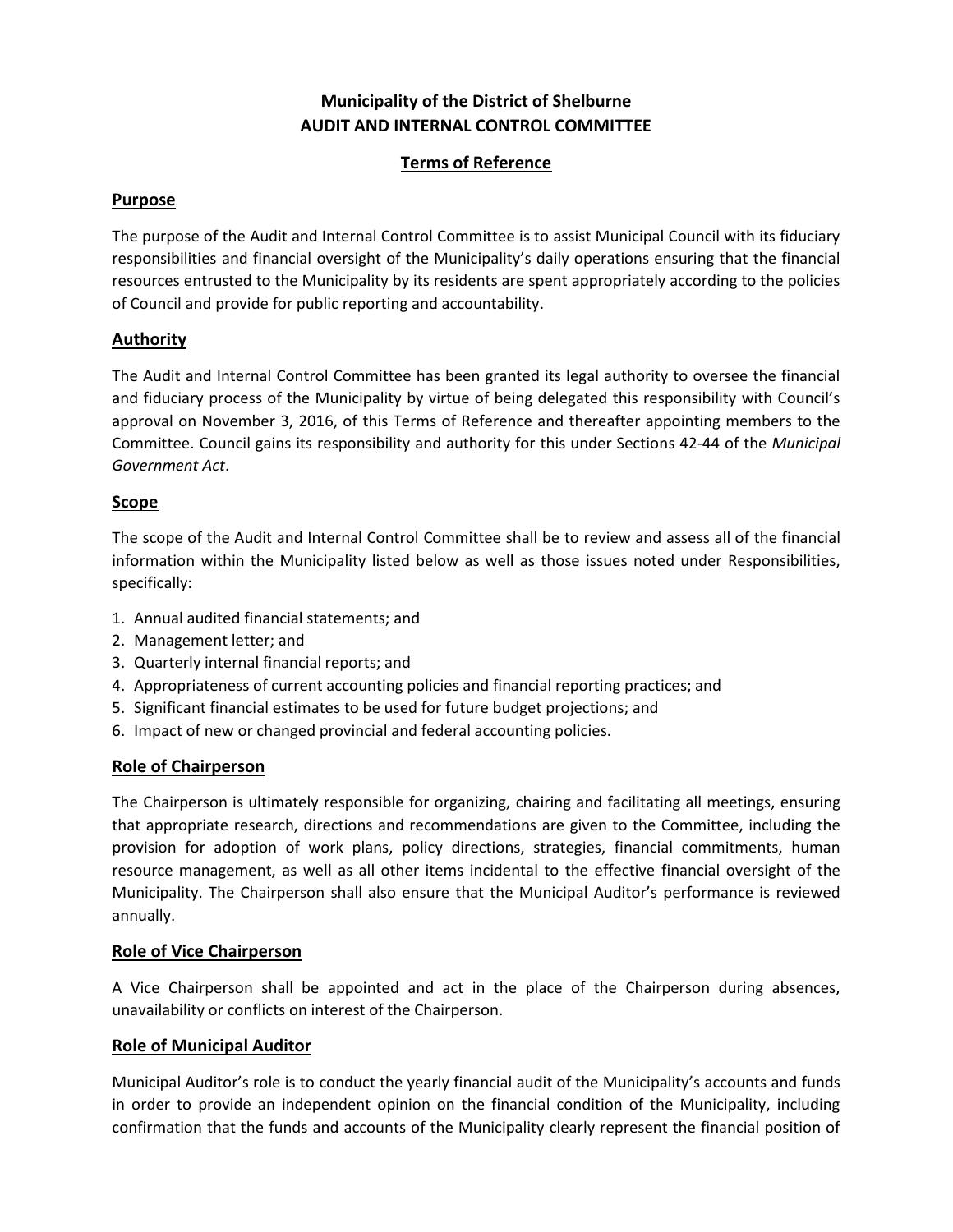the Municipality on a given date. The Auditor will meet with the Committee at least twice annually to review the engagement and audit process, materiality limits, timetable and proposed fees at the outset, followed by a review of the draft financial statements and management letter after the audit.

# **Role of Director of Finance**

Director of Finance shall carry out the functions and roles as directed by the Audit and Internal Control Committee from time to time, and shall act as a staff resource to the Committee. This person shall lead the research and report writing aspect of the Committee's work to ensure the Committee has the best available information upon which to make a decision or recommendations to Council.

# **Membership**

Membership on the Audit and Internal Control Committee shall include two elected representatives from the Municipality of the District of Shelburne and three members of the public, duly appointed by Council annually pursuant to Section 44(1) of the *Municipal Government Act*. Members of the public appointed to this committee should have strong financial backgrounds and be able to comprehend complex financial and regulatory processes.

Member applications shall be vetted by the CAO and member appointment will be by Council motion.

All appointments shall be for a two-year term, at the end of each term a Committee member may express their interest in continuing as a member or resign as a member.

Where a vacancy occurs on the Committee, the Council shall appoint a person to fill the position as soon as possible; that person shall hold office for the remainder of the term of the member in whose place that person is appointed.

Each member will serve without remuneration but shall be reimbursed for such expenses as are necessarily incurred by such member in the discharge of the member's duties, with prior approval from the CAO.

#### **Reporting Relationship**

The Audit and Internal Control Committee shall report directly to the Council of the Municipality of the District of Shelburne and indirectly to the Chief Administrative Officer for operational and administrative support.

#### **Duration of Mandate**

The mandate of the Audit and Internal Control Committee shall be from November 1, 2016 to October 31, 2018, and is subject to renewal each two years thereafter according to Section 44(1) of the MGA and at the discretion of Council.

The duration of the role of Chairperson and Vice-Chairperson shall be one-year. Annually, in November or the next scheduled meeting, an Election of Officers by Committee shall take place appointing a Chairperson and Vice-Chairperson.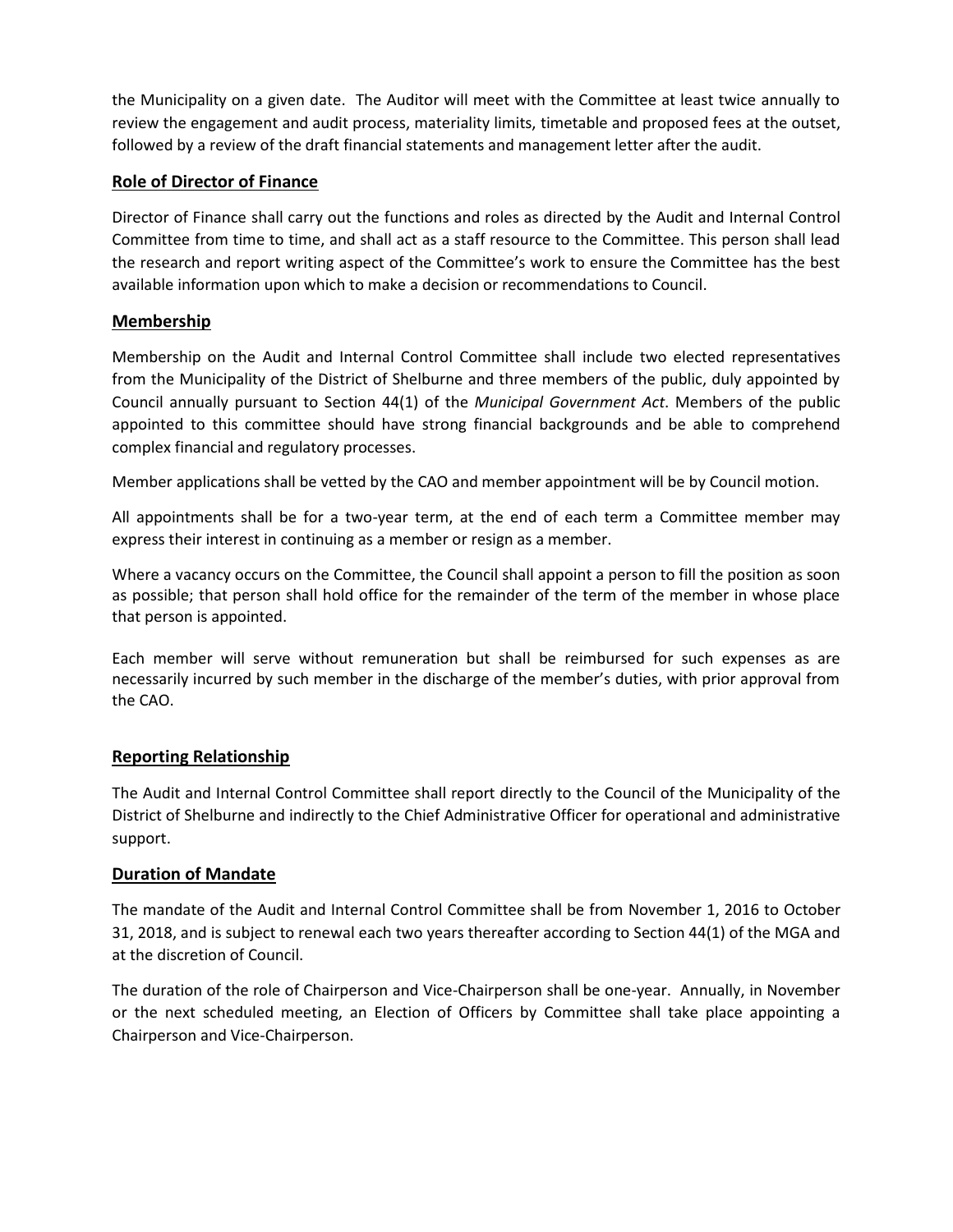# **Frequency of Meetings**

Meetings of the Audit and Internal Control Committee shall be held on such day as the Committee decides at the first meeting of the Committee, with such meetings taking place at the time agreed to by the Committee. Additional meetings may be held, or the above meetings date and times changed, when agreed to by consensus of the Committee and prior notification is provided to Council.

# **Quorum Requirements**

No decisions may be made at any Audit and Internal Control Committee meeting unless at least one elected representative and two community representatives are present.

# **Agenda, Minutes and Resolutions**

Minutes and recommendations of the Audit and Internal Control Committee shall be provided to each member of the Committee within a reasonable time after the conclusion of such meeting. Director of Finance will endeavour to provide each member of the Committee with the agenda and required supporting documentation at least five days prior to every meeting.

# **Conflict of Interest**

It is expected that all members of the Audit and Internal Control Committee will adhere to the *Municipal Conflict of Interest Act*, disclosing any pecuniary or indirect pecuniary interest in any matter before the Committee and refraining from taking part in, or trying to influence either before or after the meeting, any directions or decisions respecting such matters. Any breach of this guideline will require the Chairperson to ask Council to remove that member and appoint another member in their stead. If the breach is by the Chairperson, this shall be reported to Council by the Vice Chairperson.

#### **Resources**

The Audit and Internal Control Committee shall have access to the resources of the Director of Finance, and the Municipal Auditor through the Director of Finance, to undertake the required research it needs in order to make the most appropriate decisions in a timely manner. Requests for resources above the annual budgeted amount for auditor fees shall be made by the Committee through the Chairperson to Council, on an as needed basis.

#### **Decision Making Process**

All decisions of the Audit and Internal Control Committee shall be made by majority vote of committee members. Where a majority is not forthcoming, the vote shall be determined in the negative. The Committee has authority to oversee and facilitate the audit process by giving direction to the auditor, but must seek council's approval to change the terms and conditions of an audit or expend funds above those approved in the annual budget.

#### **Confidentiality**

All meetings of the Audit and Internal Control Committee are considered public, except those matters deemed to be private and confidential in nature and subject to Section 22 of the Municipal Government Act. Minutes and subsequent resolutions of such meetings shall be recorded and publicly available upon approval by the Committee. Information and reports of the Committee shall be subject to normal Freedom of Information and Protection of Privacy (FOIPOP) regulations.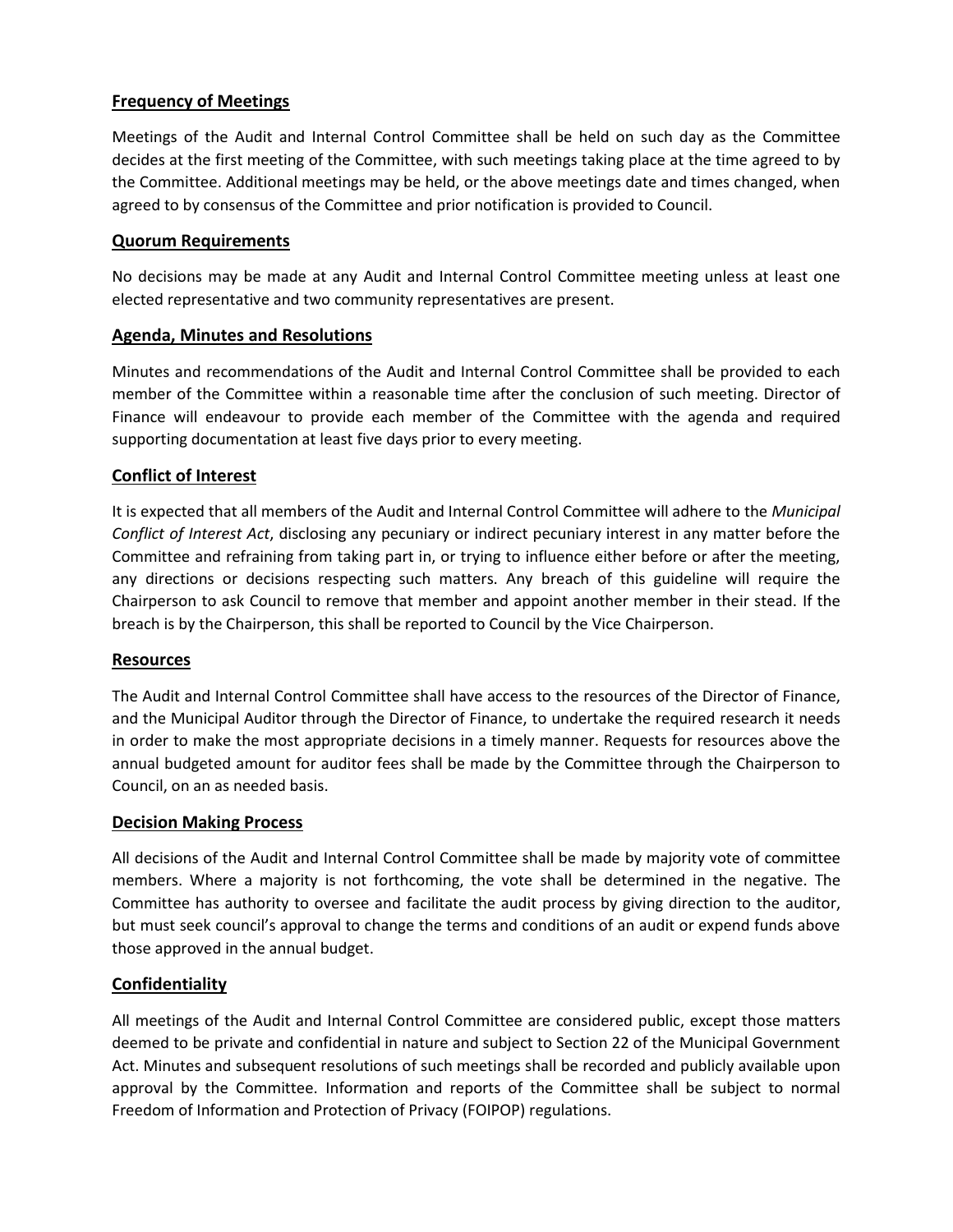# **Communications**

All communications and messaging from the Audit and Internal Control Committee's work and activities shall come solely from the Chairperson or their designate. It is expected that all decisions of the Committee will be supported by all members of the committee upon ratification. This does not limit the ability of individual member's from speaking freely with the media, but in all such cases the individual committee member should be clear that it is their personal opinion and not that of the Audit and Internal Control Committee.

# **Reporting**

At least quarterly, the Director of Finance and Chairperson shall provide written reports to Council concerning the Committee's work plan, focus and directions. Should Council require, an oral presentation may be requested of the Chairperson at any time if Council wishes to have further clarification or reporting on the Committee's work.

#### **Responsibilities**

Audit and Internal Control Committee shall be responsible for overseeing the financial processes and policies of the Municipality, request and analyze information brought before it, seek additional information when necessary, discuss options, and make timely decisions and recommendations to Council that are in the best interests of residents and businesses. To this end, Audit and Internal Control Committee shall endeavour to carry out the following functions:

#### **Risk Management and Internal Controls**

- 1. Review the Municipality's system of internal controls.
- 2. Review the Municipality's financial policies.
- 3. Complete a financial risk assessment to ensure all financial risks are identified, assessed and mitigation strategies or policies developed and implemented.
- 4. Review of the security of financial information, financial hardware and software, and development of business interruption plans.
- 5. Review of financial compliance with provincial and federal regulations.

#### **Investments**

6. Review the Municipality's investment portfolio and investment policy to ensure both are compliant with legislation and maximize the Municipality's financial performance and resources.

#### **Banking Services**

- 7. Review and assess the Municipality's banking services at least six months prior to any contract expiry to determine if a new procurement process is required or if the current contract should be negotiated to be extended with the same or different conditions.
- 8. Review the current banking services contract at any time to ensure the Municipality is maximizing liquid and long term investments effectively, subject to provincial and federal legislation.